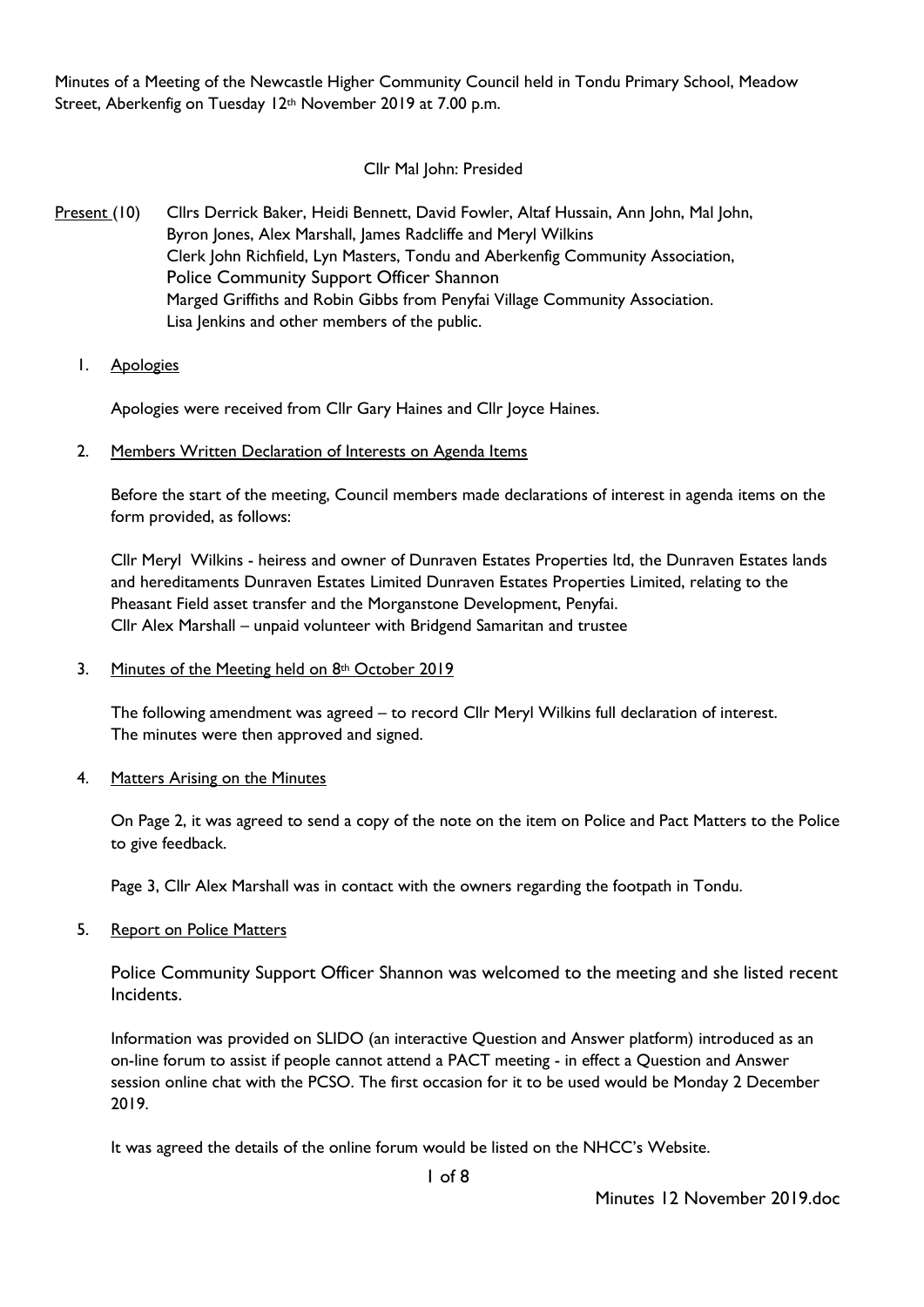Questions were asked of the PCSO.

- How to report an incident to 101 or 999? it depended on whether crime taking place at the time – then phone 999.
- Cllr David Fowler complained to police about parking on junctions at Pentrefelin estate. He was advised to take registrations and report to 101.
- Cllr Derrick Baker voiced parking concerns at police vehicles parked very close to junctions in Aberkenfig.
- Cllr Alex Marshall asked about the campaign to keep pavements for people being taken seriously.
- Cllr Meryl Wilkins expressed Penyfai school safety concerns re cars the PCSO reported she had attended the location – and intended to attend regularly.

Members of Public were also provided an opportunity to ask questions.

Concern was stated about parking at Penyfai School. It was suggested that in Laleston the police enforced the rules vigorously which was reported to have solved problem for a long time.

Members of the pubic were advised that people need to phone in blocked drives with car registrations to 101.

The Council thanked PCSO Shannon for attending.

6. Lis Jenkins - Penyfai Resident

Lisa Jenkins of Healthy Close attended the meeting to address the Community Council on the difficulties she had experienced with the consequences of the consent granted by the BCBC to Morganstone. It was noted that the role of community councils in matters of planning was simply that of a consultee, and Community Councils had no power to insist on their recommendations being followed. The Community Council had supported the residents in this matter, and would continue to do so. The Community Council discussed the development operated by Morganstone in Penyfai which had caused concern to many local residents. Mrs Jenkins was concerned that the BCBC had not been held accountable for their decisions made on Planning consent. It was felt that this was not the first development that had been foisted on local people. Mrs Jenkins felt that the application had not been considered adequately. The Council would continue to support the residents on the latest planning application from Morganstone, to site an office at the development.

Mrs Jenkins also asked a question on the attendance of members of the Community Council which she had previously notified to the Chair.

The Clerk provided information on the attendance rate of all members of the Council expressed as a percentage of the possible meetings they could have attended since the last election, or since their cooption, rounded to the nearest whole number.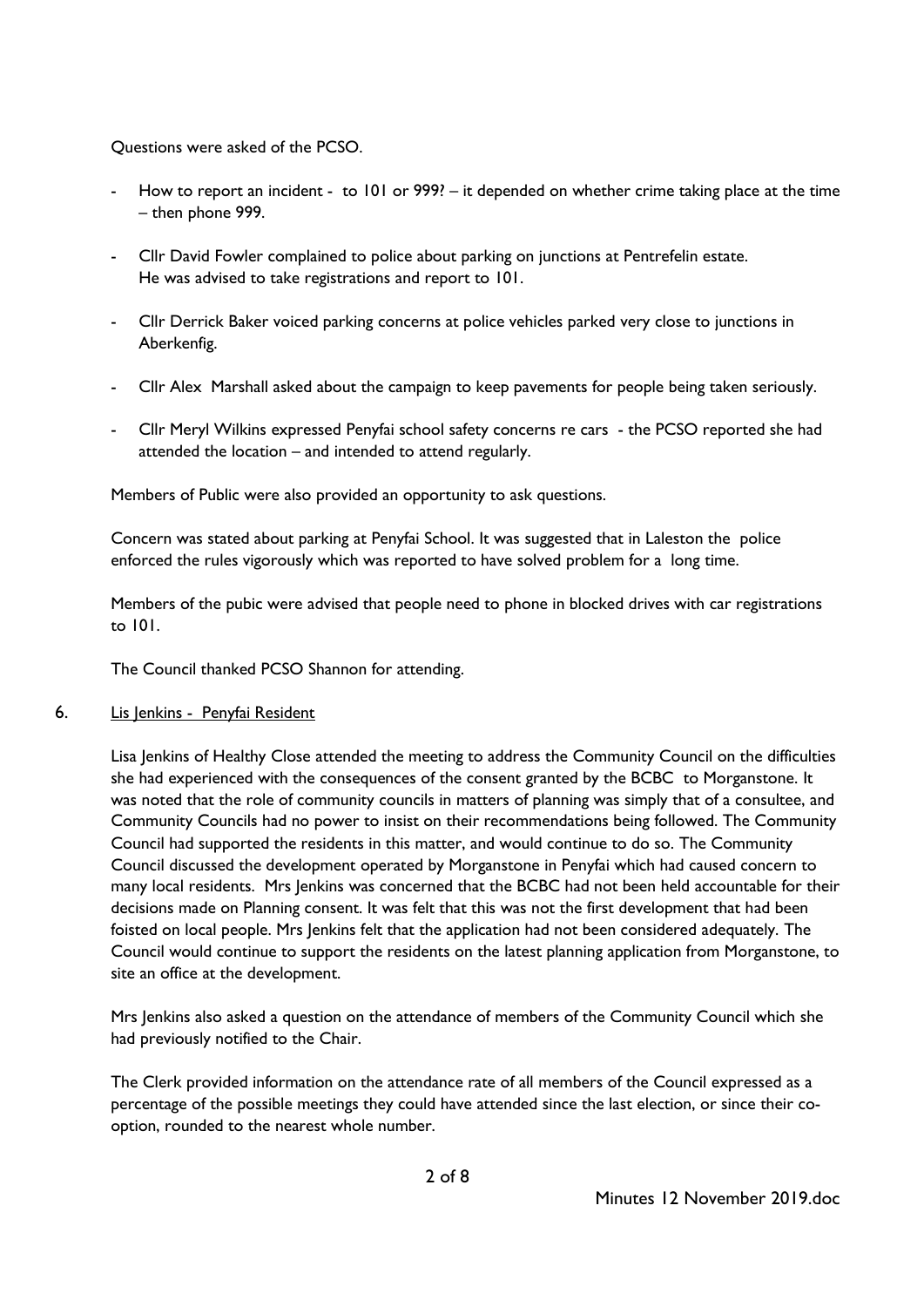Cllr D G Baker 60%; Cllr H Bennett 93% ; Cllr D Fowler 97%; Cllr J Haines 15%; Cllr G Haines 49%; Cllr Altaf Hussain 71%; Cllr Ann John 89%; Cllr B Jones 41%; Cllr Meryl Wilkins 97%; Cllr Mal John 76%; Cllr Alex Marshall 72%; Cllr J Radcliffe 100%.

It was noted that some councillors had given apologies use to serious illness, or hospital visits.

It was noted that there was always a shortage of dedicated people who wished to serve as Community Councillors, and the NHCC was fortunate to have the members it had, who had always avoided partisan politics, and all councillors were involved with the community in many ways.

#### 6. County Borough Councillors

(a) County Borough Councillor for Penyfai

Cllr Altaf Hussain reported on the following matters:

Pheasant Field See item 7.

#### Candidate Sites Assessment Report 2019

It was stated at the last BCBC development Control committee that the small sites outside existing settlement boundaries would be assessed through the settlement boundary review.

Of the following 4 sites; Pheasant Field, open space, Sevenoaks Bungalow, Land at Heol Eglwys and Kickabout area off Heol Eglwys, none were designated for development.

#### Illegal Tipping

Concerning the complaint about illegal tipping and untidy land raised by Mrs Brady the BCBC had assigned Ms Ruth Davies, Development and Building Control Manager, to investigate.

#### Hillside Development

Mr Edwards had been visited for measurements and further discussion.

A Complaint from Mrs Viant of 29 Hillside had been received. She reported that the developers had knocked down her fence and wall. The developer had agreed to reinstate.

#### Meeting with Mr Guy Smith

Cavendish Park - the kickabout area was maintained by the Parks Department - there may be a possibility to transfer it to the Community Council. Noted the site was currently impacted by poor vehicular access which may be addressed under section 106 moneys.

Penyfai Common - although the parks department presently maintains part of the kickabout and play areas the BCBC does not own the land so there was no scope for a Community Asset Transfer.

Mr Smith indicated that there were no playing fields and pavilions in either the Aberkenfig or Penyfai areas to be impacted by the full cost recovery model.

It was suggested as NHCC had approval for the Pheasant Field CAT, to provide a cut service for the common site and football pitch and to request a CAT on the Cavendish Park land behind Sibrwd y Dail. to be discussed in December.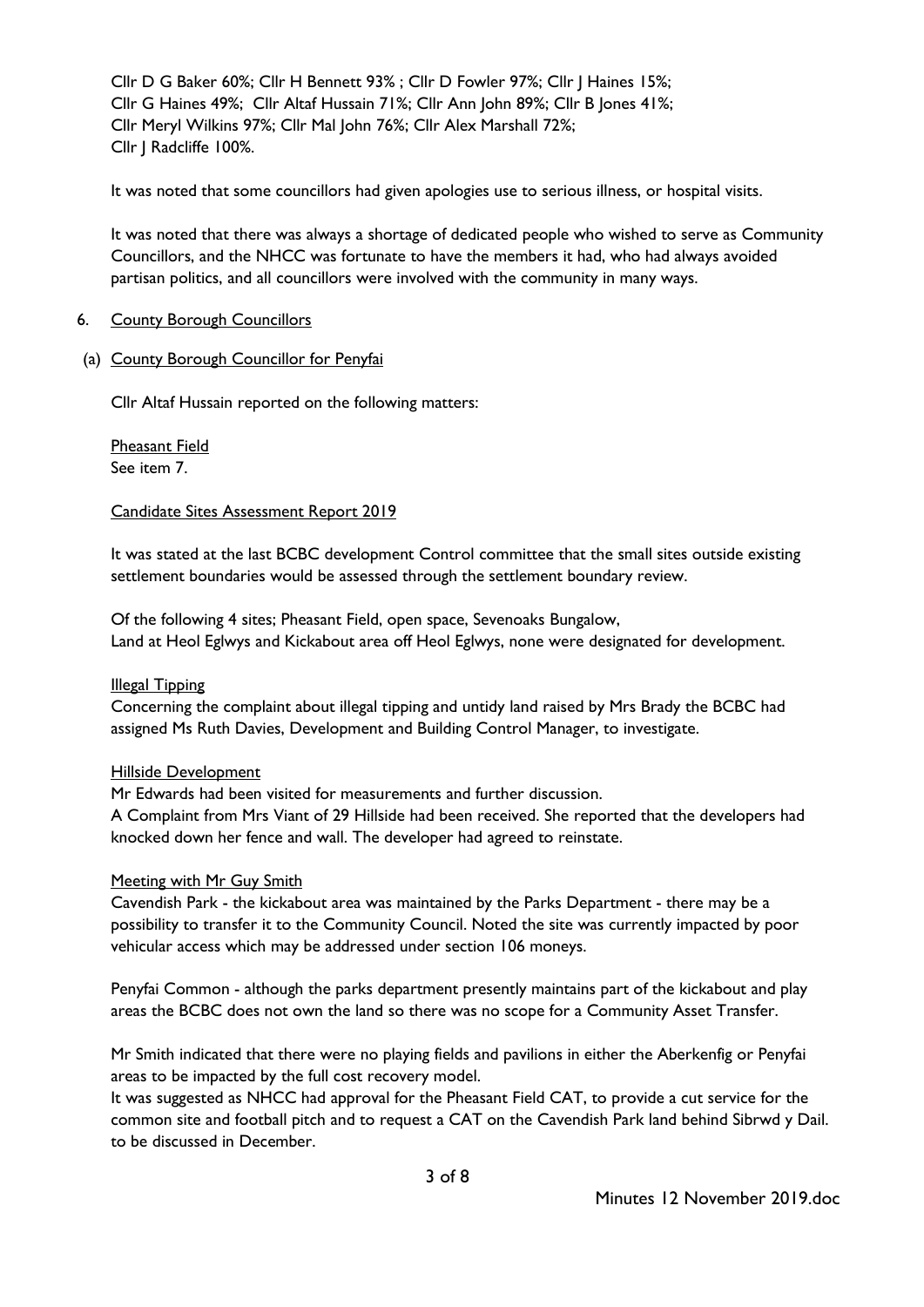Remembrance

Cllr Husain attended the Service with Cllrs Mal John, Ann John and Meryl Wilkins.

500 Christmas cards had been delivered to Penyfai School to fulfil the undertaking given to the winner in 2018.

Cllr Hussain was thanked for his report.

(b) County Borough Councillor for Aberkenfig

Cllr James Radcliffe reported on the following matters:

#### Candidate Sites Assessment Report and LDP process

No housing was to be built on Pandy Park following the completion of the Candidate Sites Assessment Report.

Cllr Derrick Baker requested that James Radcliffe ask the Legal Officers at BCBC to see the original deed of gift at Pandy Park to check what it said about conditions of access, or concerning any restrictions.

Cllr Heidi Bennett asked if landowners could appeal against the decision of the Candidate site assessment? It was reported that they could not.

Noted that the BCBC preferred strategy was out for consultation and the importance of making a response.

### **Employment**

The Paper Mill wanted to expand the factory – James Radcliffe to attend the open meeting – the possibility of 80 jobs in the Paper Mill was welcomed.

Cllr Radcliffe was thanked for his report.

7. Preparations for Community Asset Transfer Pheasant Field

The Expression of Interest for the Pheasant Field had been approved by the BCBC CT Steering Group

Cllr Alex Marshall had obtained quotations for cutting grass of up to 13 times a year.

Actions required now were to:

Work out costs for how much to precept to take on this amenity. To cover grass cutting, path maintenance and additional insurance.

The Council's annual Budget would be set at December meeting, the agenda to include a potential CAT at Cavendish Park play area.

There was a possibility of a capital grant available which needed to be completed by the end of February. Cllr Heidi Bennett taking this forward, and would draft a note for the Clerk to apply for the grant.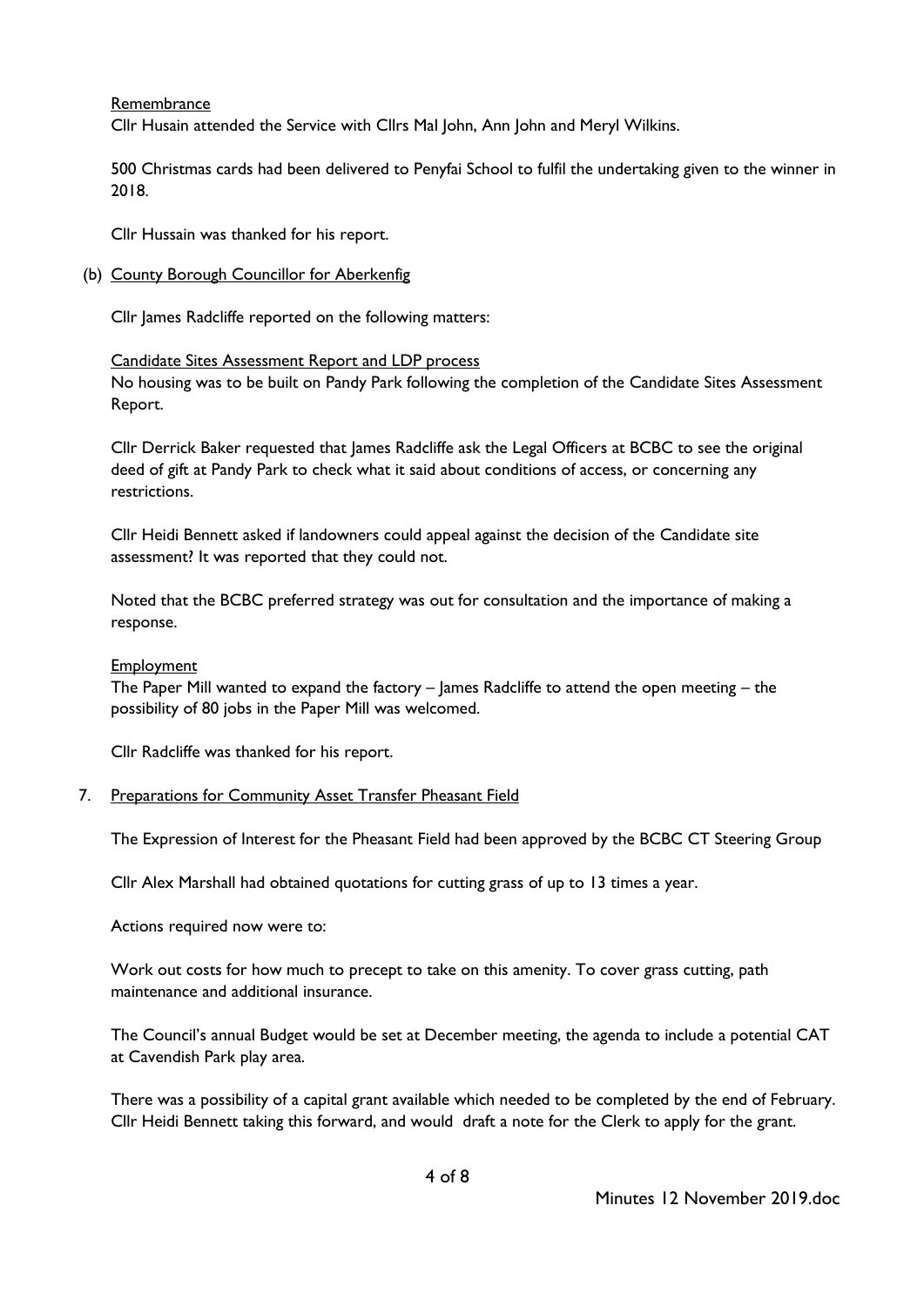When the Heads of Terms document was available Guy Smith would be invited to attend a meeting with the Council to deal with the details.

## 8. Maintenance Committee Report

## (a) Woodlands Work Programme and Footpaths

Quotes had been sought for work at woodlands, following completion of the survey.

The Council had invited 4 companies to quote, of which 3 replied, and one was unable to complete a quote.

Two possible quotes were available for about £3000 each.

The Council considered the quotes from J V Tree Services, a local company, and Ed Tucker Countryside services from Neath. It was decided to opt for JV tree services who were based in Cowbridge. The Clerk would instruct them to start, Cllr Alex Marshall to oversee their progress on site.

Concerning Footpath 1 – BCBC had asked for a meeting with Cllr AM and Ramblers officers.

### (b) Planting of Daffodil Bulbs

The daffodils had now been planted, with photos taken to show what had been done. Matt Scott had carried out the work, Mrs Jan Brady, Court Colman residents, had received some bulbs to plant in Court Colman.

The report of the Maintenance Committee was received and adopted.

## 9. Finance and Policy

### (a) Accounts for Payment

| St John's Church (remembrance booklets)           | 45.00  | (201695) |
|---------------------------------------------------|--------|----------|
| ACD Skips (skip)                                  | 218.40 | (201696) |
| Octopie Ltd (cards for Penyfai school)            | 261.60 | (201697) |
| Cllr D G Baker (allowance)                        | 150.00 | (201698) |
| Royal British Legion (wreaths)                    | 300.00 | (201699) |
| Wales Air Ambulance (re trumpeter at Remembrance) | 50.00  | (200700) |
| Eeva Salou (Trumpeter at Remembrance)             | 25.00  | (200701) |
|                                                   |        |          |

### (b) Report on Audit 2019

The Wales Audit Office had written to state they were to complete the audit. The Clerk reported that he had taken all the documents that the Council had available to their Office.

### (c) Update on Clerk's Contract and Job Description for Clerk

It had previously been agreed that the Clerks contract would be reviewed by a working group of Councillors, (Cllrs Mal John, Chair, Cllr Altaf Hussain, Deputy Chair, Cllr Heidi Bennett and Cllr Byron Jones) the Clerk would seek suitable dates from those concerned initially.

The Clerk suggested the contract and job description be future proofed due to his intended retirement from the Council.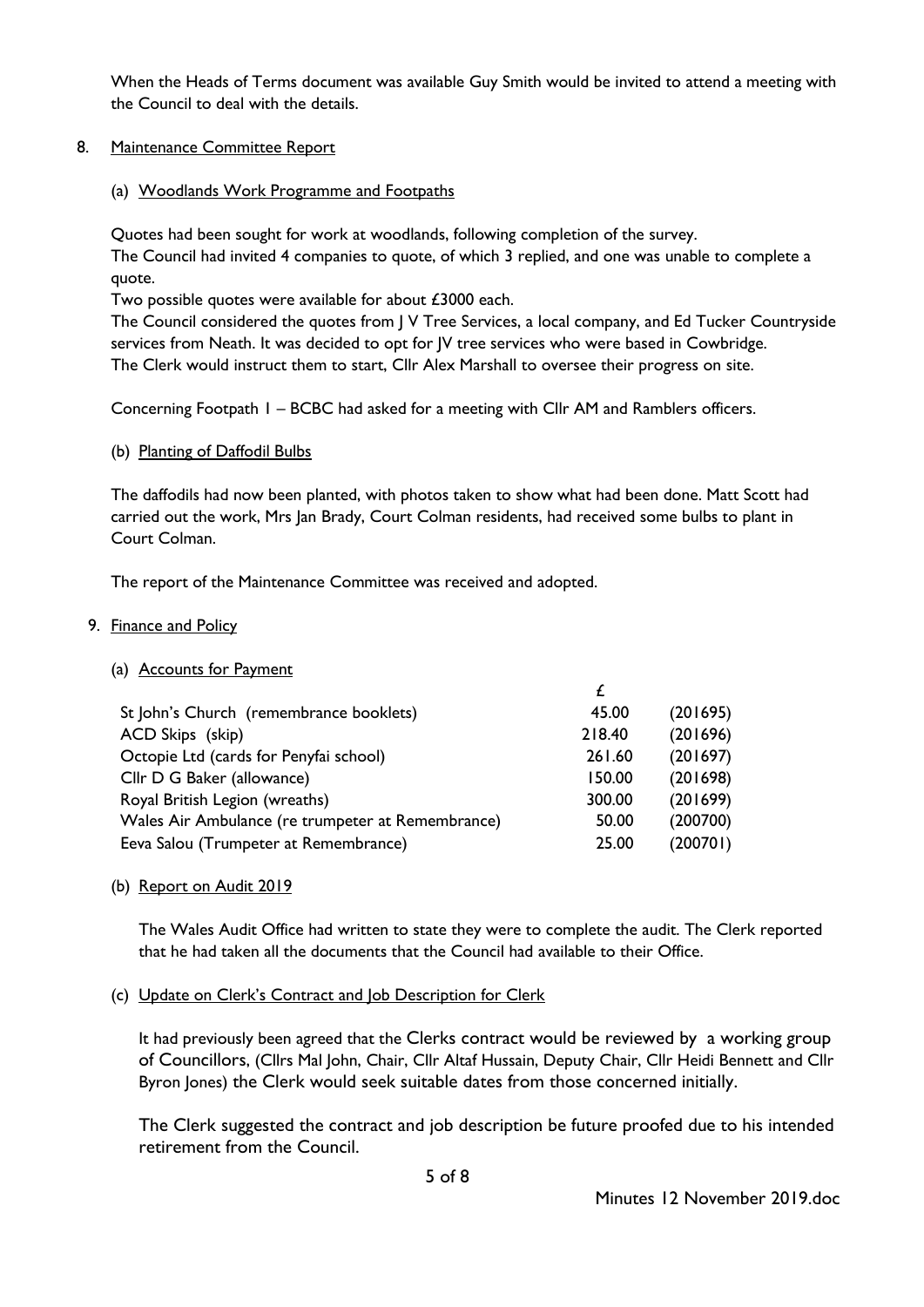## 10.Community Associations Update

## (a) Tondu and Aberkenfig

The Council welcomed Lyn Masters to the meeting, now Chair of the Association.

Concerning P16/35668 Llanmoor development, a joint meeting of interested parties was suggested, with Simon Grey and colleagues from Llanmoor developers present to discuss their proposals with the local councils and community association.

It was agreed to hold such a meeting on Wednesday 4 December at 18.30 hosted by Ynysawdre Community Council in the parish Room. All members of NHCC were invited to attend.

With thanks to James Radcliffe, it was reported that the gates at Pandy Park had been replaced.

It was also reported that the Park at the top of Coronation Street was open and accessible now.

The Association had been concerned at the speed and numbers of traffic on the A 4063. Highways stated the signage was adequate, but drivers needed to obey the Highway Code. Cllr James Radcliffe would request the signs were washed to enhance visibility. It was reported that motorists continued to 'jump' the traffic lights at Tondu Bridge.

Cllr Altaf Hussain suggested that the Association might send a written report for meetings, for the Clerk to circulate, to save meeting time.

### (b) Penyfai Village

The Community Association report comprised the item on the Pheasant Field CAT.

### 11. Correspondence

The notes circulated on the incoming correspondence were taken as read by the Council, the correspondence was as follows:

1. Cllr Alex Marshall

Estimates have been sought from present BCBC suppliers for maintenance of Pheasant Field Penyfai.

2. Bridgend Town Council

Details of their arrangements for the Remembrance Day parade and service 10 November. Any NHCC Member not involved in our own events invited to take part from 09.45 at Carnegie House. Parade 10.30

### 3. BCBC Leader's Office

Press release saying Community Asset transfers now more important than ever. Circulated to members of Community Council.

4. Cllr Altaf Hussain

Confirmation that he chaired a meeting with Guy Smith CAT Officer, Community Cllrs and Members of Penyfai Village Community Association. The Clerk had notified Mr Smith of the NHCC's continued interest in the CAT.

5. Cllr Heidi Bennett

Details of lease, costs, grant and action required on the CAT.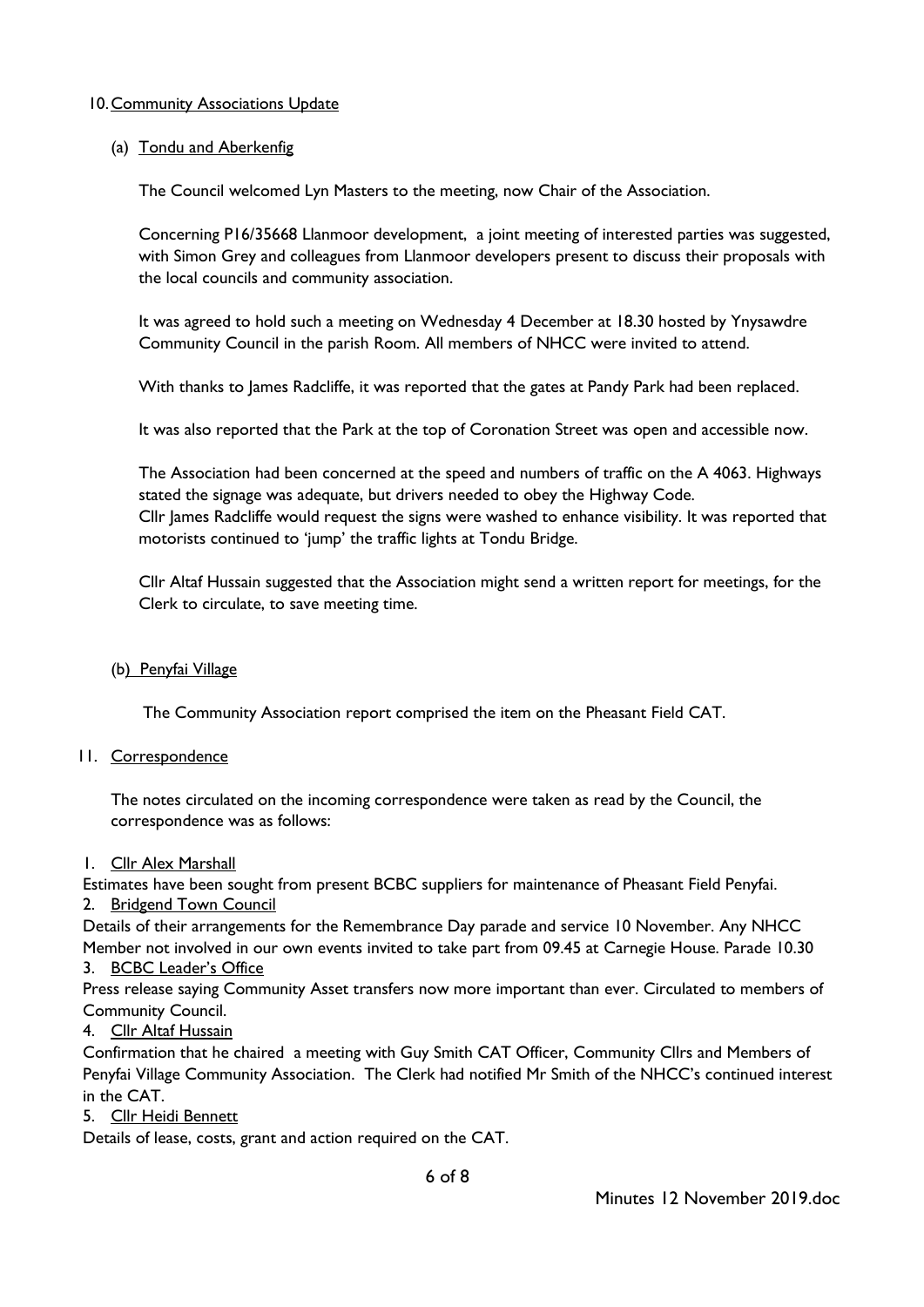It was noted that the Council needed to consider action at a future meeting, including insurance, precept, legal advisor to look at lease, quotes for maintenance, capital equipment, how to use people, paid or unpaid to maintain the site. Members of NHCC confirmed agreement in correspondence.

6. BCBC

Mr Guy Smith confirmed that the Expression of Interest has been approved by the CAT Steering Group on a 35 year lease with an option to extend duration, if required, as a condition of funding. Heads of Terms will be issued shortly by the BCBC Corporate Landlord to enable the lease to be progressed.

7. Maintenance Committee (AM)

Estimate for replacement of tarmac path at Pheasant Field between £9 and 12,000

Annual grass cutting cost to follow.

8. Mrs Janet Brady

Copy of message to Cllr Hussain about damage to footpath and stile.

9. Mr Guy Smith BCBC

Advising Cllr Hussain, concerning the kickabout at Cavendish Park there is scope for a Community Asset transfer , the site is impacted by poor vehicular access which may be addressed under section 106 monies in future. The Penyfai Common play area did not come under BCBC ownership so there was no option for a CAT. It was likely the number of grass cuts will be reduced or stopped.

10. Wales Audit Office

The Wales Audit Office would complete the audit for 2019.

11. ACD Skip

Invoice for skip to allotments £230.40

12. Octopie Printing

Invoice for printing of Christmas Cards £261.60. Councillors have some for use, balance to Penyfai School.

# 12. Planning Committee Report

# (a) Planning Applications

The Council noted the following planning applications had been notified to the council since the last meeting.

P/19/740/FUL The Pheasant, Penyfai CF31 4LY P/19/777/FUL 2 Hillcrest, Penyfai CF31 4NL

# (b) Planning Wales Policy Consultations

Councillors were commended to review the consultations on the Planning Wales website.

# 13. Other Reports from Councillors

Cllr Meryl Wilkins reported her concerns at levels of traffic at Pentrefelin.

Cllr Alex Marshall reported that there were 2 dead trees that needed to be removed for the Woodlands project, on Delyth Thomas's land at Penylan Farm. This had to be tidied as part of the work, he would advise Mrs Thomas.

Cllr Derrick Baker and other members of the Council reported a successful day at the monument, in particular the children had welcomed placing the small wooden crosses.